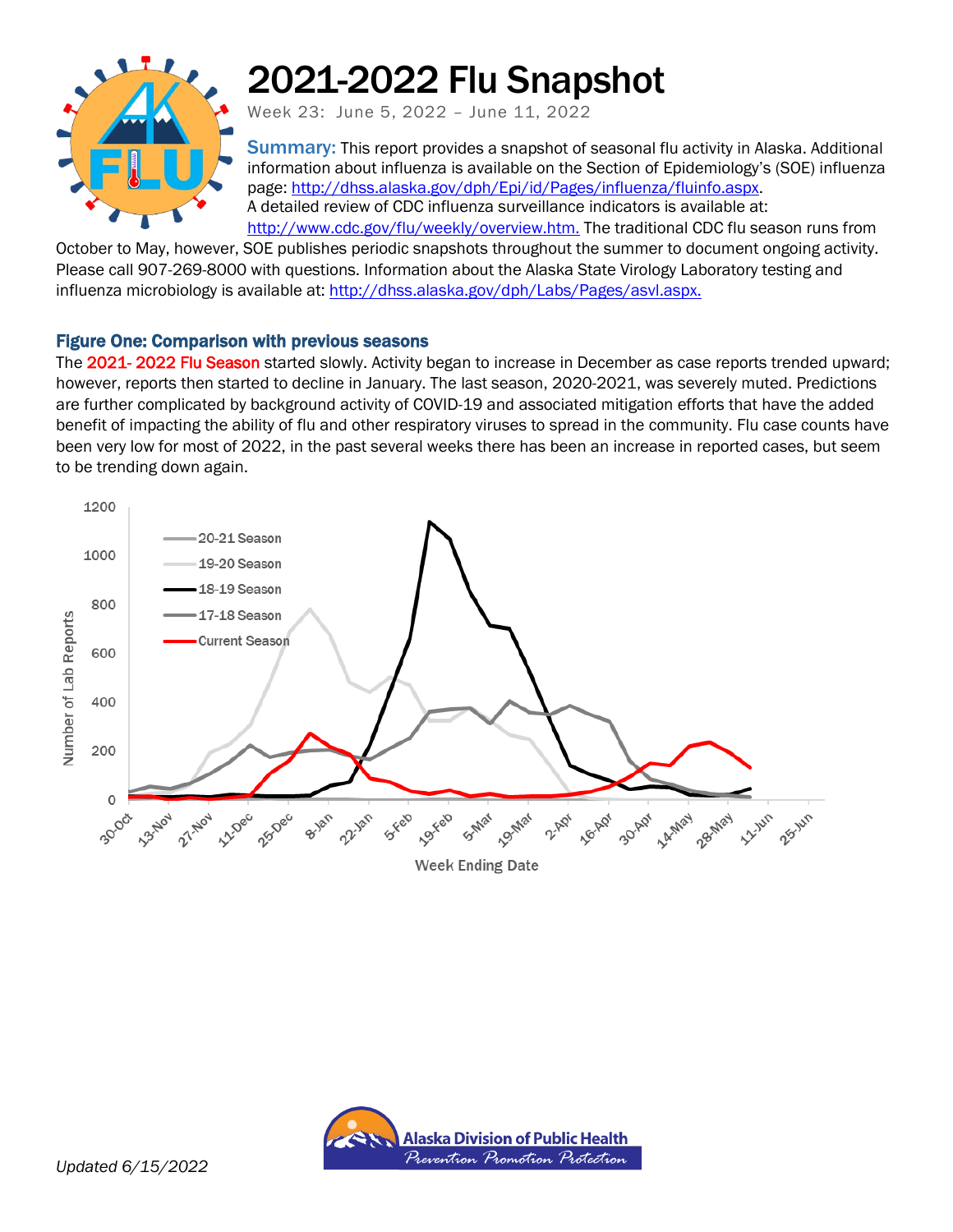#### Figure Two: Lab-confirmed case numbers

The numbers have been decreasing across the state the last few weeks. We are continuing to present data by Behavioral Health Region to align with COVID-19 surveillance. There was a lot of flu in Anchorage in late December/early January, followed by a stretch with very few cases. In the past several weeks, there has been a small rise in cases, particularly in Anchorage, the Mat- Su, and Fairbanks.



#### Figure Three: Lab-confirmed case rates per 10,000 people

Flu rates show similar temporal patterns to the case numbers in Figure Two. The state rate is in gray. Because the number of cases is small, the rates are extremely small. For regions with small populations, even small numbers of cases can increase the rate substantially, which is currently happening in the Northwest.



Important notes: 1) Cases are assigned by date of onset, diagnosis, or report - whichever is earliest; therefore, case counts may be updated as new data become available. 2) By national convention, cases are assigned by patient residence. For influenza cases when residence is not specified, cases are assigned to the location of the health care provider. 3) Areas with low or no case counts may reflect absence of testing rather than absence of disease. 4) Rapid influenza tests may give false positive or false negative results. PCR testing is recommended for confirmation.